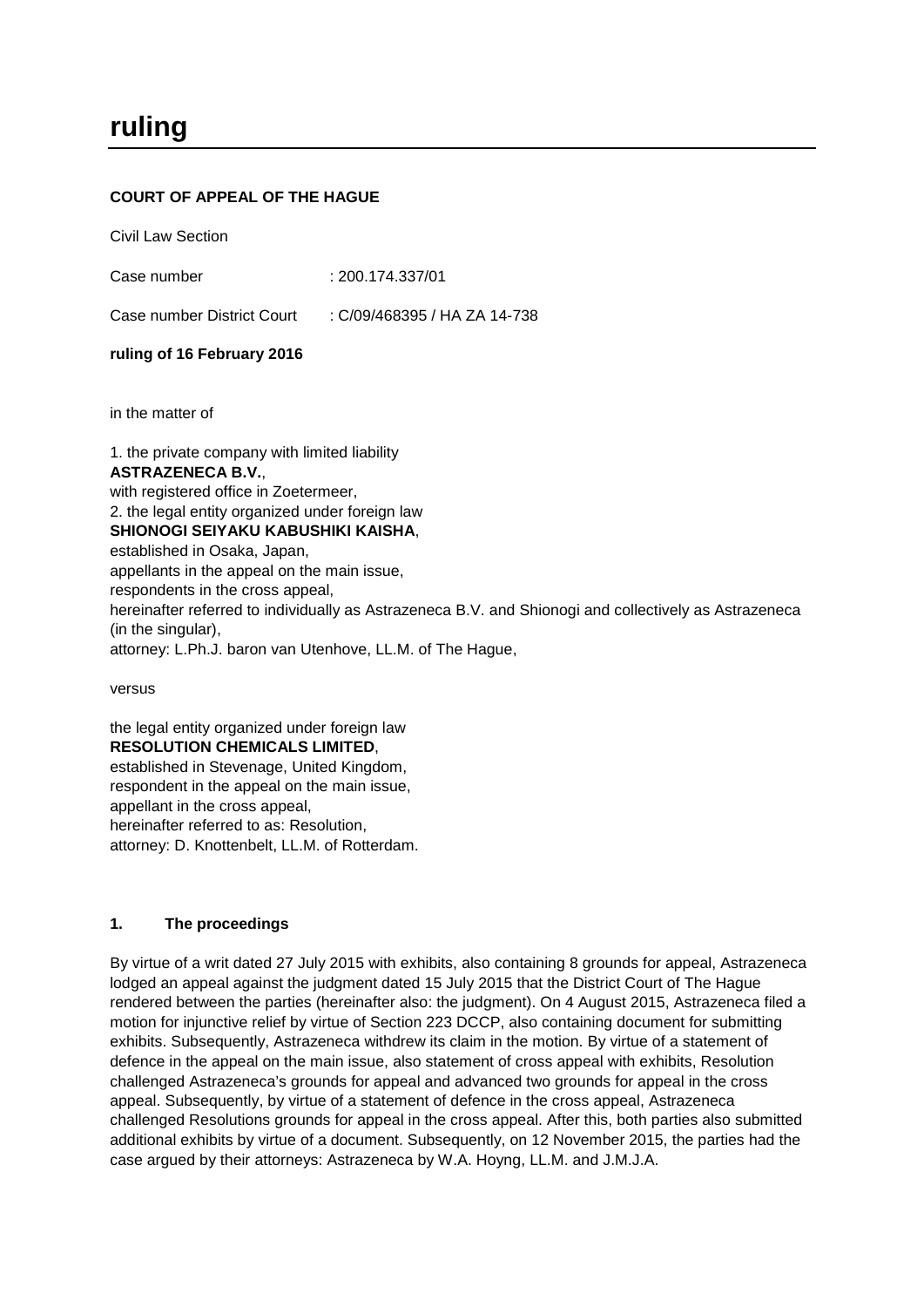Krens, LL.M., attorneys in Amsterdam, assisted by patent attorney Dr J.H.J. den Hartog; Resolution by M.G.R. van Gardingen, LL.M. and H.J. Pot, LL.M., attorneys in Amsterdam, assisted by patent attorney Drs K.L.M. Bijvank, on both sides based on written pleadings that were submitted. Finally, the parties requested that the Court of Appeal render a ruling.

# **2. Facts**

The facts established in the challenged judgment are not in dispute. The Court of Appeal will also start from these facts.

The case at issue involves the following:

2.1 Resolution's business is the development and production of active pharmaceutical ingredients.

2.2 Shionogi is a Japanese pharmaceutical company that is the holder of the supplementary protection certificate 300125 (hereinafter also: the SPC) for the Netherlands that has been granted for the product '*Rosuvastatinum, if required in the form of a non-toxic pharmaceutically acceptable salt, in particular calcium salt*'. The SPC, which is based on European patent 0 521 471 (hereinafter: EP 471 or the (basic) patent), has been exclusively licensed to Astrazeneca B.V. In the Netherlands, Astrazeneca B.V. markets rosuvastatin calcium under the brand name Crestor®. Astrazeneca B.V. is also the holder of the marketing authorization for Crestor® in the Netherlands. The SPC expires on 29 June 2017, unless the application for paediatric extension of the SPC is granted. In that case, the duration of the SPC will be extended to 29 December 2017.

2.3 Shionogi was the holder of EP 471, which pertains to '*Pyrimidine derivatives as HMG-CoA reductase inhibitors*' (in the unchallenged Dutch translation: '*Pyrimidinederivaten als HMG-CoAreductase-inhibitoren*'). The patent was granted on 25 October 2000 by virtue of a patent application dated 30 June 1992, invoking priority of 1 July 1991 based on JP 18801591. The patent, which expired on 29 June 2012, was designated for the Netherlands, amongst other countries. No opposition was brought against the grant of the patent.

2.4 The patent has 16 claims. Claim 1 pertains to the compound rosuvastatin acid or a non-toxic pharmaceutical salt thereof.

2.5 The (authentic) English text of claim 1 reads as follows:

 $1.$ The compound  $(+)$ -7-[4- $(4$ -fluorophenyl)-6-isopropyl-2- $(N$ -methyl-Nmethylsulfonylamino)pyrimidin-5-yl]-(3R,5S)-dihydroxy-(E)-6-heptenoic acid or a non-toxic pharmaceutically acceptable salt thereof.

2.6 The undisputed Dutch translation of claim 1 of EP 471 reads as follows:

Verbinding (+)-7-[4-(4-fluorfenyl)-6-isopropyl-2-(N-methyl-N- $\mathbf{1}$ . methylsulfonylamino)pyrimidin-5-yl]-(3R,5S)-dihydroxi-(E)-6-hepteenzuur of een niet-toxisch farmaceutisch aanvaardbaar zout daarvan.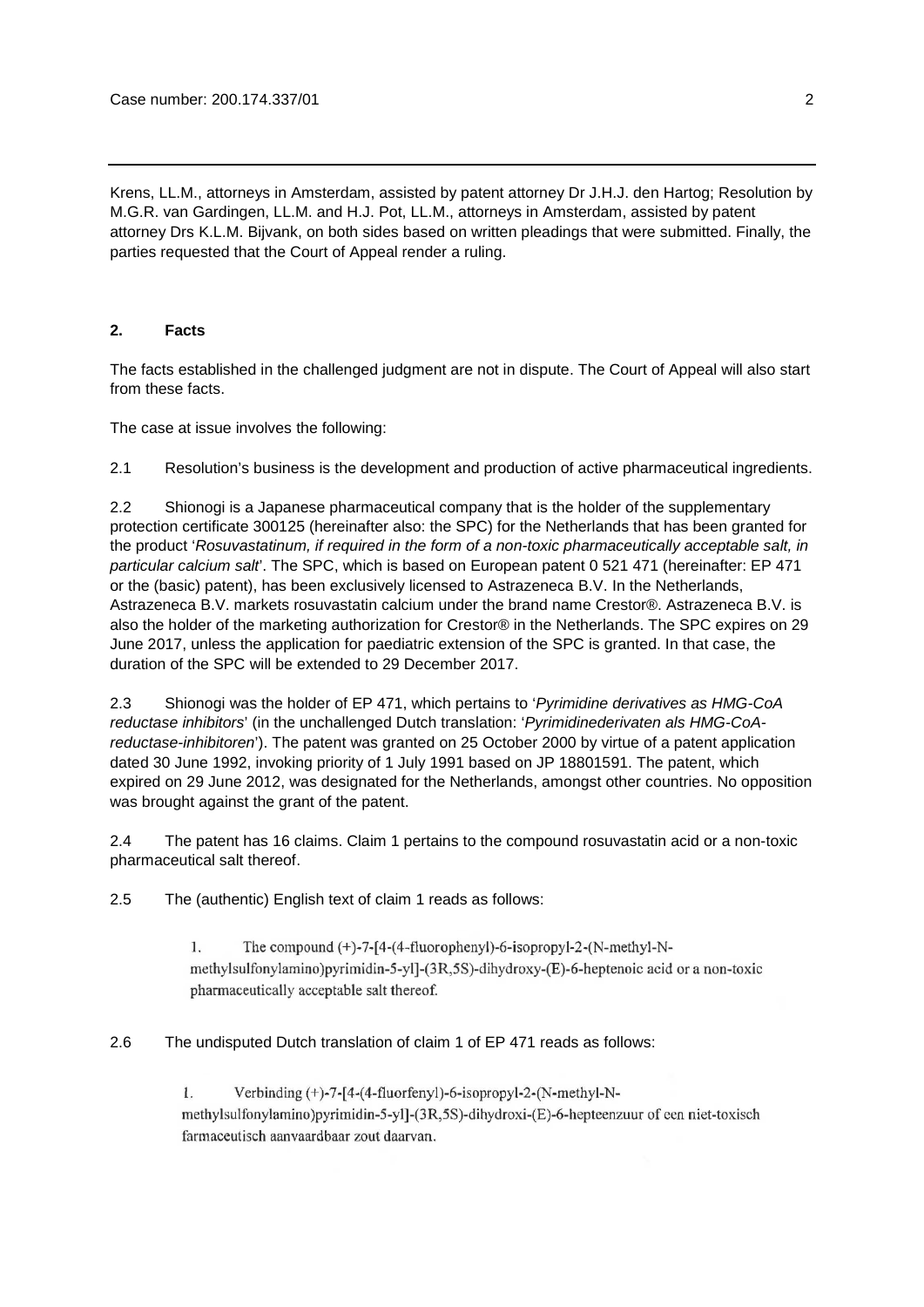2.7 The description of EP 471 *inter alia* contains the following passages:

[0001] The present invention relates to 3-hydroxy-3-methylglutaryl coenzyme A (HMG-CoA) reductase inhibitors.

[0002] The first generation of drags [bedoeld zal zijn: drugs, hof] for the treatment of atherosclerosis by inhibiting the activity of HMG-CoA reductase, are mevinolin (...), pravastatin sodium (...), and simvastatin (...), which are fungal metabolites or chemical derivatives thereof. Recently, synthetic inhibitors of HMG-CoA reductase such as fluvastatin (...) were developed as the second generation drags [idem, hof].

[0003] The compounds of the present invention inhibit the HMG-CoA reductase, which plays a major role in the synthesis of cholesterol, and thus they suppress the biosynthesis of cholesterol. Therefore, they are useful in the treatment of hypercholesterolemia, hyperlipoproteinemia and atherosclerosis.

 $(...)$ 

[0006] In the specification, the term "lower alkyl" refers to a straight, branched, or cyclic  $C_1$  to  $C_6$ alkyl, including methyl, ethyl, n-propyl, isopropyl, cyclopropyl, n-butyl, isobutyl, sec-butyl, tert-butyl, cyclobutyl, n-pentyl, isopentyl, neopentyl, tert-pentyl, cyclopentyl, n-hexyl, and isohexyl and the like. Further, the lower alkyl may be substituted by 1 to 3 substituents independently selected from the group consisting of halogen, amino, and cyano. Halogen means fluorine, chlorine, bromine and iodine.

[0007] The term "a non-toxic pharmaceutically acceptable salt" refers to a salt in which the cation is an alkali metal ion, an alkaline earth metal ion, or an ammonium ion. Examples of alkali metals are lithium, sodium, potassium, and cesium, and examples of alkaline earth metals are beryllium, magnesium, and calcium. Sodium and calcium are preferred.

 $(\ldots)$ 

[0029] The present invention is illustrated by the following examples and reference examples, which are not to be considered as limiting.

 $(\ldots)$ 

1.

- 2.8 Claim 1 as set forth in the original application of EP 471 reads as follows:
	- он он  $(I)$

A compound represented by the formula (I):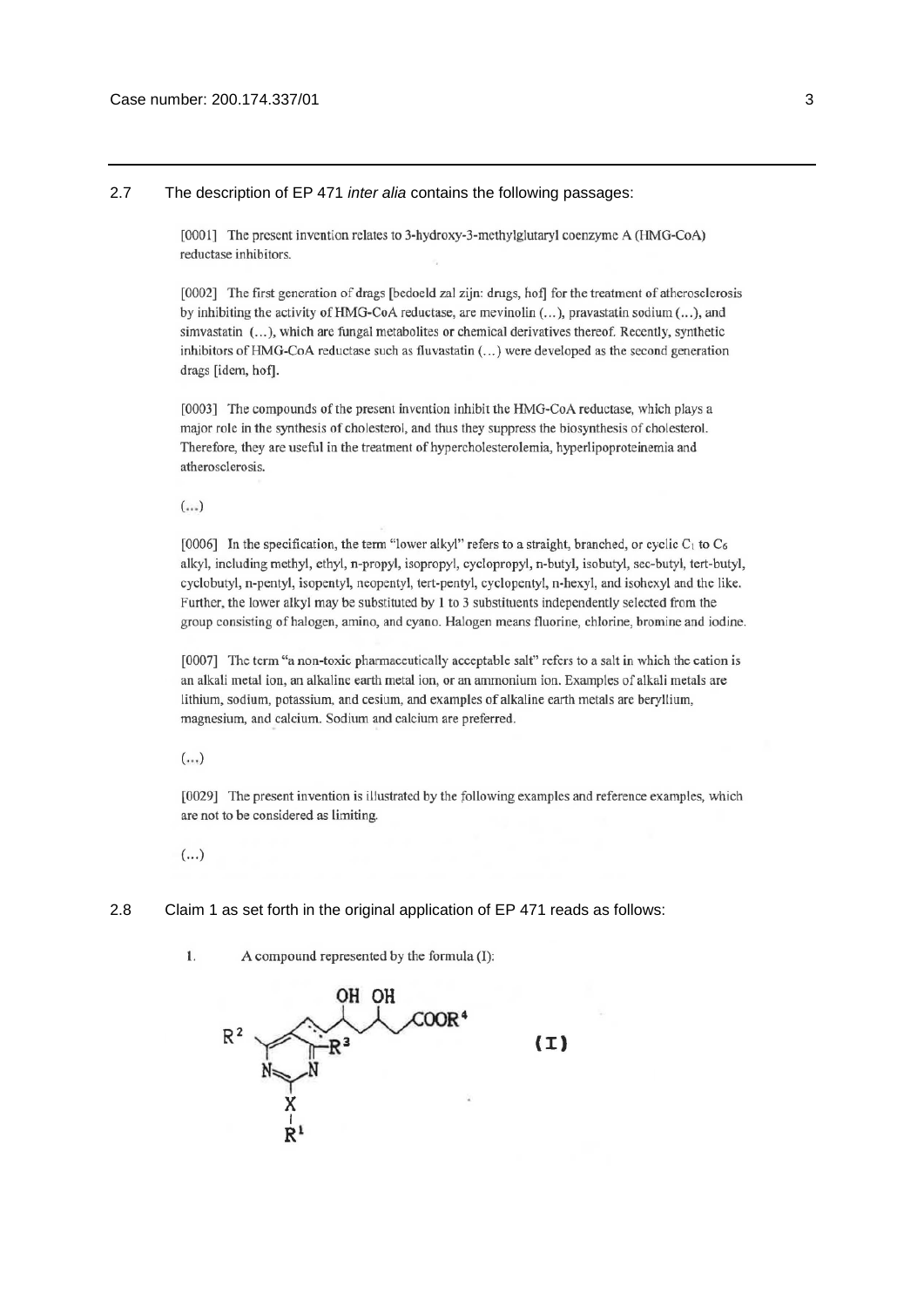wherein  $R^1$  is lower alkyl, aryl of aralkyl, each of which may have one or more substituents;  $R^2$  and  $R^3$ each is independently hydrogen, lower alkyl or aryl, and each of said lower alkyl and aryl may have one or more substituents;  $R<sup>4</sup>$  is hydrogen, lower alkyl, or a cation capable of forming a non-toxic pharmaceutically acceptable salt; X is sulfur, oxygen, or sulfonyl, or imino which may have a substituent; the dotted line represents the presence or absence of a double bond, or the corresponding ring-closed lactone.

#### 2.9 The description of the original application includes the following passages:

#### (page 2, lines 1 and 2)

The present invention relates to 3-hydroxy-3-methylglutaryl coenzyme A (HMG-CoA) reductase inhibitors.

#### (page 2, lines 9-29)

The compounds of the present invention inhibit the HMG-CoA reductase, which plays a major role in the synthesis of cholesterol, and thus they suppress the biosynthesis of cholesterol. Therefore, they are useful in the treatment of hypercholesterolemia, hyperlipoproteinemia and atherosclerosis. The present invention relates to compounds of the formula (I):



 $(I)$ 

wherein  $R^1$  is lower alkyl, aryl of aralkyl, each of which may have one or more substituents;  $R^2$  and  $R^3$ each is independently hydrogen, lower alkyl or aryl, and each of said lower alkyl and aryl may have one or more substituents; R<sup>4</sup> is hydrogen, lower alkyl, or a cation capable of forming a non-toxic pharmaceutically acceptable salt; X is sulfur, oxygen, or sulfonyl, or imino which may have a substituent; the dotted line represents the presence or absence of a double bond, or the corresponding ring-closed lactone. This invention also provides a pharmaceutical composition comprising the same.

#### (page 2, lines 42-45)

The term "a cation capable of forming a non-toxic pharmaceutically acceptable salt" refers to an alkali metal ion, an alkaline earth metal ion, or an ammonium ion. Examples of alkali metals are lithium, sodium, potassium, and cesium, and examples of alkaline earth metals are beryllium, magnesium, and calcium. Sodium and calcium are preferred.

#### (page 4, lines 29 and 30)

The present invention is illustrated by the following examples and reference examples, which are not to be considered as limiting.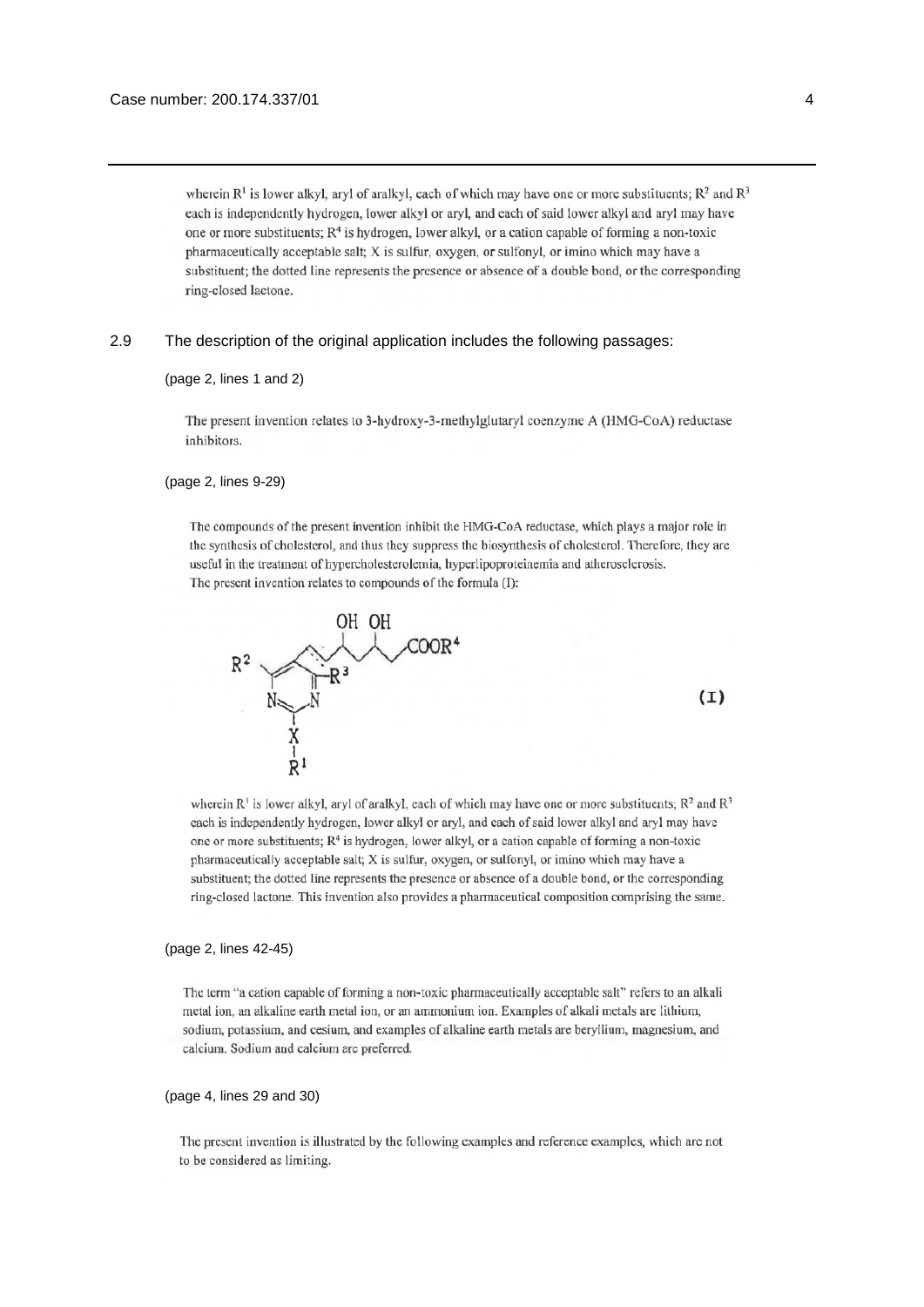(page 8, lines 43-47)

Example 1

Sodium (+)-7-[4-(4-fluorophenyl)-6-isopropyl-2(N-methyl-N-methylsulfonylaminopyrimidin)-5-yl]-(3R,5S)-dihydroxy-(E)-6-heptenate (Ia-1)

 $\lceil \ldots \rceil$ 

(page 13, lines 16-58 and page 14, lines 1-22)

Example 7

Calcium salt of the compound  $(I^{a-1})$ 

The compound  $(I<sup>a-1</sup>)$  (sodium salt) 1.50 g (3.00 mmol) is dissolved in 15 ml of water and stirred at room temperature under a nitrogen atmosphere. Successively 3.00 ml (3.00 mmol) of 1 mol/L calcium chloride 3.00 ml (3.00 mmol) is added dropwise thereto over 3 minutes. The reaction mixture is stirred at the same temperature for 2 hours, and the resulting precipitate is collected, washed with water and dried to give 1.32 g of calcium salt as powder. This compound started to melt at a temperature of 155 ° C, but the definitive melting point is ambiguous.  $\lceil \alpha \rceil D = +6.3 \pm 0.2^{\circ}$  (C = 2.011, 25.0 °C, MeOH)

| Anal Calcd. (%) for C <sub>22</sub> H <sub>27</sub> N <sub>3</sub> O <sub>4</sub> SF*0.5Ca*0.5H <sub>2</sub> O |  |                                                     |                 |                    |                      |
|----------------------------------------------------------------------------------------------------------------|--|-----------------------------------------------------|-----------------|--------------------|----------------------|
| Found:                                                                                                         |  | $C, 51.85;$ H, 5.53; N, 8.25;<br>$C,51.65;$ H,5.51; | $\vert$ N,8.47; | F, 3.73<br>F, 3.74 | Ca, 3.93<br>Ca, 4.07 |

**Biological Activity** Experiment

The HMG-CoA reductase inhibitory effect

(1) Preparation of rat liver microsomes

Sprague-Dawley rats, which were in free access to ordinary dietes containing 2% cholestyramine and water for 2 weeks, were used for the preparation of rat liver microsomes. The thus obtained microsomes were then purified according to the manner described by Kuroda et al., Biochem. Biophys. Act, 486, 70 (1977). The microsomal fraction obtained by centrifugation at 105000 x g was washed once with a buffered solution containing 15 mM nicotinamide and 2 mM magnesium chloride (in a 100 mM potassium phosphate buffer, pH 7.4). It was homogenized with a buffer containing nicotinamide and magnesium chloride at the same weight as the liver employed. The thus obtained homogenate was cooled down and kept at -80 °C.

#### (2) Measurement of the HMG-CoA reductase inhibitory activities

The rat liver microsome sample (100  $\mu$  l), which was preserved at -80  $\degree$  C, was fused at 0  $\degree$  C and diluted with 0.7 ml of a cold potassium phosphate buffer (100 mM pH7.4). This was mixed with 0.8 ml of 50 mM EDTA (buffered with the aforementioned potassium phosphate buffer) and 0.4 ml of 100 mM dithiothreitol solution (buffered with the aforementioned potassium phosphate buffer), and the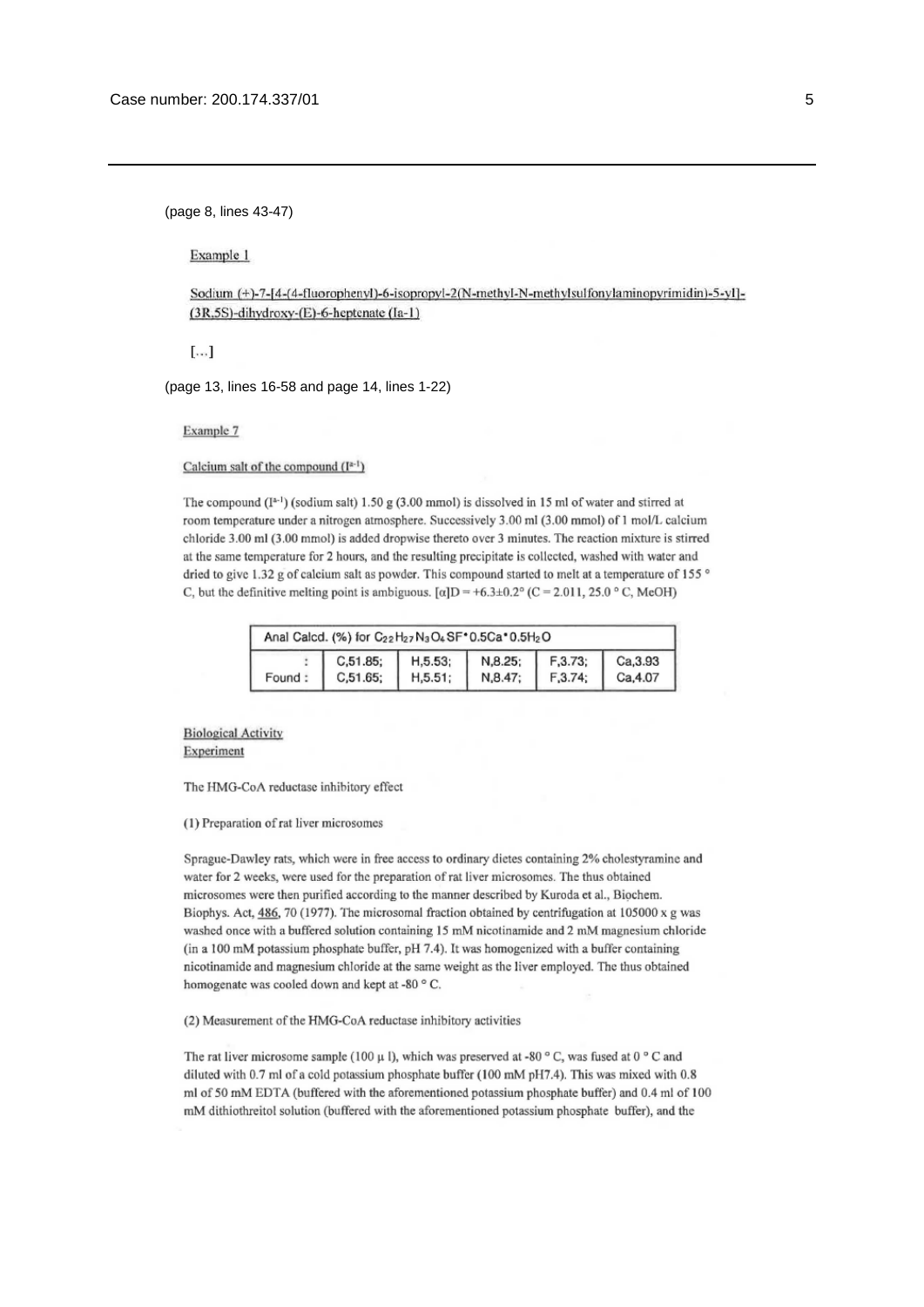mixture was kept at 0  $^{\circ}$  C. The microsome solution (1.675 ml) was mixed with 670  $\mu$  1 of 25 mM NADPH (buffered with the aforementioned potassium phosphate buffer), and the solution was added to the solution of 0.5mM [3-<sup>14</sup>C]HMG-CoA (3mCi/mmol). A solution (5  $\mu$  l) of sodium salt of the test compound dissolved in potassium phosphate buffer was added to  $45 \mu$  l of the mixture. The resulting mixture was incubated at 37° C for 30 minutes and cooled. After termination of the reaction by addition of 10  $\mu$  l of 2N-HCL, the mixture was incubated again at 37 ° C for 15 minutes and then 30  $\mu$ I of this mixture was applied to thin-layer chromatography on silica gel of 0.5 mm in thickness (Merck AG, Art 5744). The chromatograms were developed in toluene/acetone (1/1) and the spot, whose Rf value was between 0.45 to 0.60, were scraped. The obtained products were put into a vial containing 10 ml of scintillator to measure specific radio-activity with a scintillation counter. The activities of the present compounds are shown in Table 4 as comparative data, based on the assumption that the activity of mevinolin (sodium salt) as the reference drug is 100.

Table 4

| <b>Test Compound</b> | HMG-CoA reductase<br>inhibitory activities |  |  |
|----------------------|--------------------------------------------|--|--|
| l a-l                | 442                                        |  |  |
| $a-3$<br>S.          | 385                                        |  |  |
| $a-5$                | 279                                        |  |  |
| $1a-7$               | 260                                        |  |  |
| Mevinolin Na         | 100                                        |  |  |

The test data demonstrates that the compounds of the present invention exhibit HMG-CoA reductase inhibition activities superior to mevinolin.

2.10 In contrast to the original application, which claimed a class of compounds by means of a Markush formula, EP 471 only pertains to rosuvastatin. EP 471 claims the acid of rosuvastatin; see the structural formula below (which has been derived from the statement by Professor Dr J.W. Jukema that Astrazeneca submitted as Exhibit GP3). In that case, the  $R^4$  group represented in claim 1 of the original application (see 2.8) is H, circled in red below. Choices are also made for the R<sup>1</sup>, R<sup>2</sup>, R<sup>3</sup> and X groups.

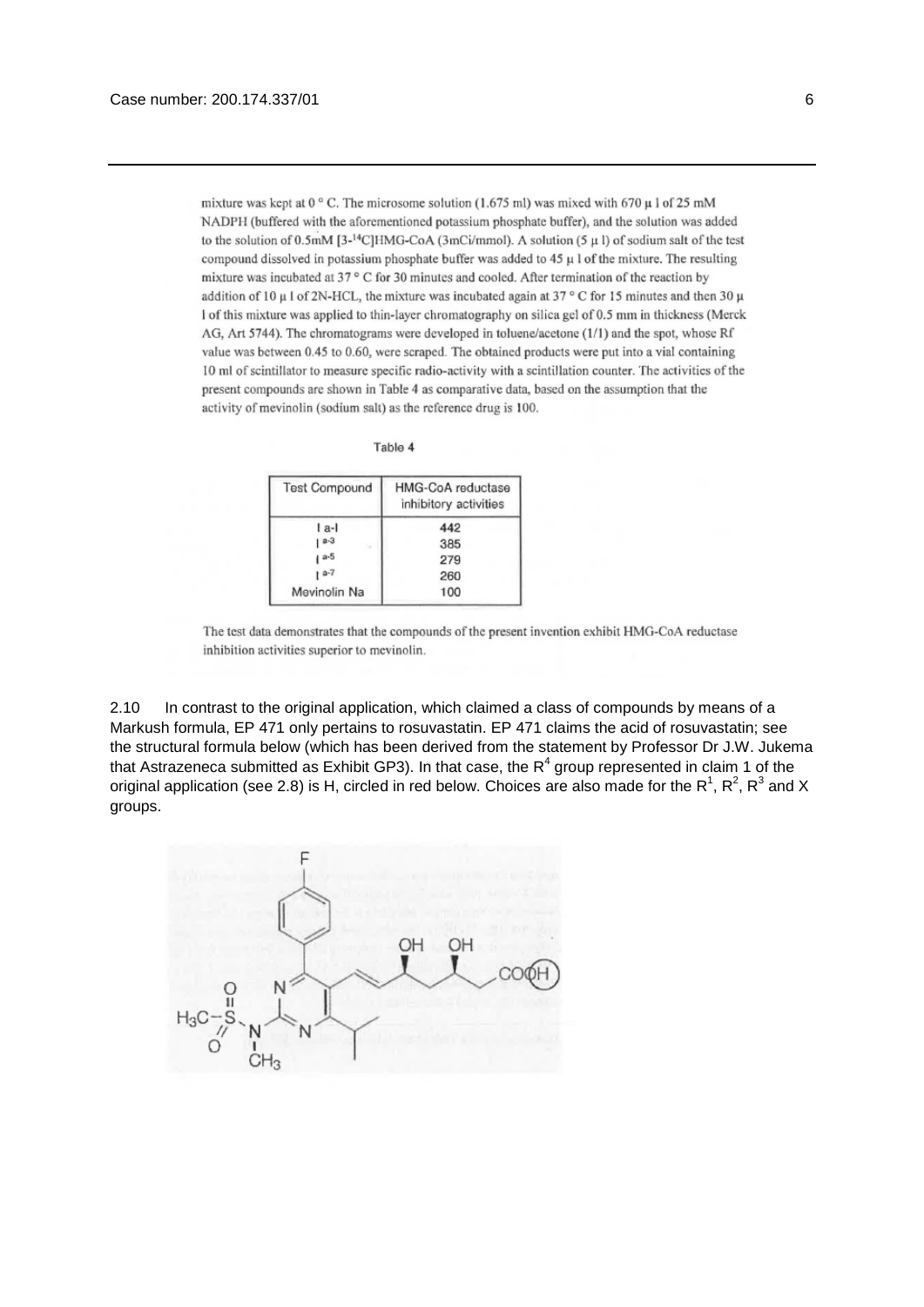2.11 EP 471 also claims non-toxic pharmaceutical salts of rosuvastatin, including the sodium salt and the calcium salt. In these salts of rosuvastatin, the  $R^4$  position is sodium (Na) and calcium (Ca), respectively. The rosuvastatin anion is not claimed in EP 471.

2.12 Resolution obtained a marketing authorization for the marketing of rosuvastatin zinc and intends to put that product on the market in the Netherlands. Resolution notified Shionogi et al. of this in a letter dated 26 March 2014. On 4 April 2014, attorney Hoyng informed Resolution on Shionogi et al.'s behalf that Shionogi et al. are not prepared to confirm that they will not invoke SPC 300125 against Resolution, its buyers and their buyers if they start selling rosuvastatin zinc on the Dutch market.

# **3. The technical background**

The explanation of the technical background of the patent below has been derived from the undisputed explanation in the challenged judgment.

3.1 Cholesterol is a fatty substance that the human body primarily uses as a building block for cell membranes and to produce bile acid. Given that cholesterol is insoluble, the blood transports it as a complex in specific, various types of proteins. Two main types of cholesterol are distinguished: LDL cholesterol (LDL means 'low density lipoprotein') and HDL cholesterol (HDL means 'high density lipoprotein). However, these are the same cholesterol, but 'packaged' in different proteins.

3.2 LDL and HDL perform different functions. LDL transports cholesterol from the liver through the body, while HDL returns (an excess of) cholesterol to the liver, where it can be broken down and further eliminated. If the LDL cholesterol content in the blood is relatively high, it will stick to the inside of the arteries. This is especially true if the cholesterol is oxidized. As a result, the arteries get clogged, which increases the risk of cardiovascular disorders, such as heart attacks and strokes. HDL does not have such effects.

3.3 Approximately 1/3 of the cholesterol that is present in the human body has been consumed. The other 2/3 is primarily produced in the liver. The cholesterol that is produced in the liver is transported primarily in LDL 'packets'. The biological process of the production of cholesterol is very complex; this involves a large number of steps, including several enzymatic conversions.

3.4 The rate-limiting step in the production of cholesterol is the conversion of HMG-CoA to mevalonate by the HMG-CoA reductase enzyme. Statins (also called HMG-CoA reductase inhibitors) are a class of medicinal products that are used to reduce the cholesterol levels (as LDL complex) by inhibiting the HMG-CoA reductase enzyme, which plays a central role in the production of cholesterol in the liver. Reducing the production of cholesterol in the liver also inhibits the amount of LDL cholesterol that is transported through the body in the blood.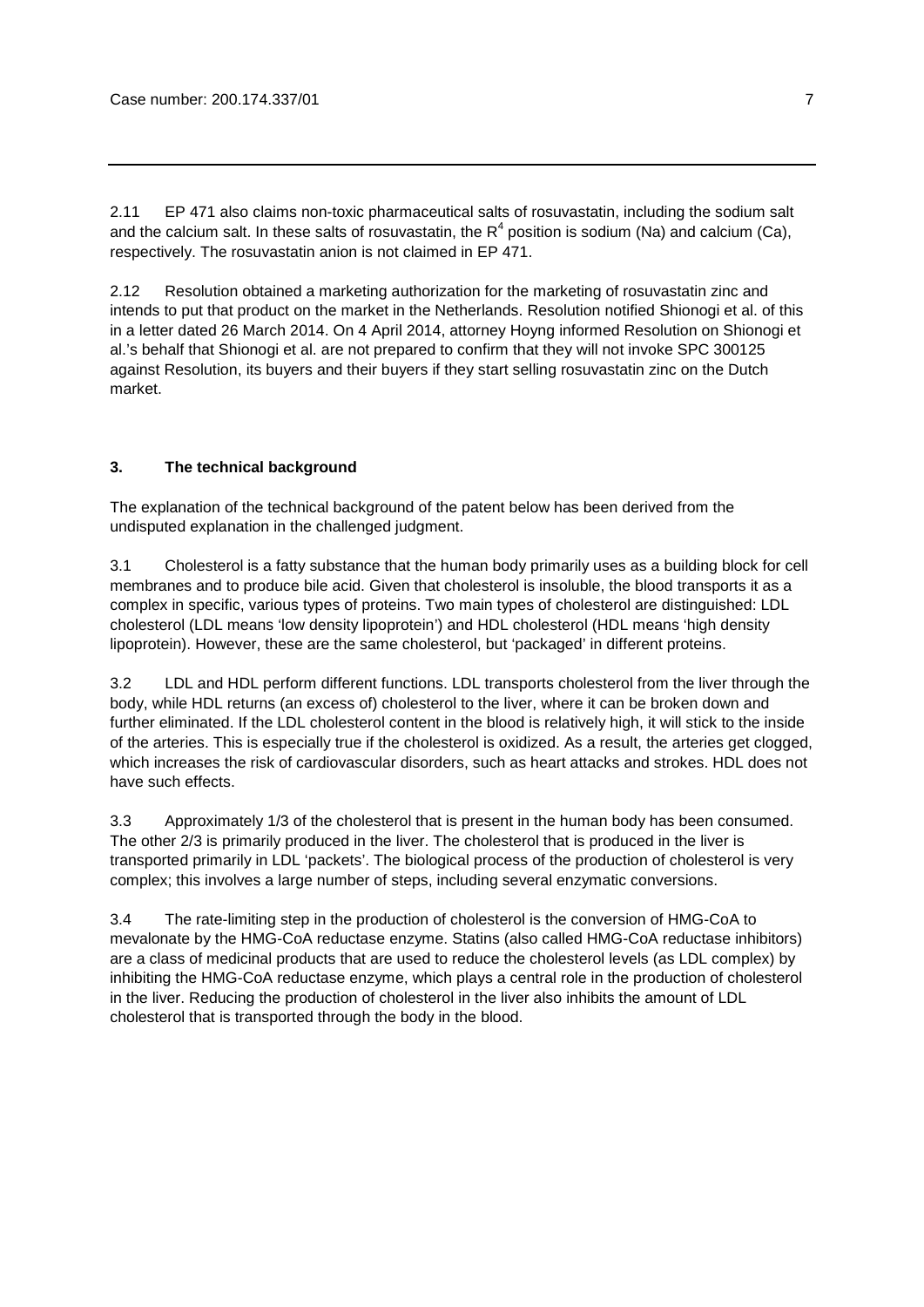3.5 One of the statins referred to above is rosuvastatin. The pharmaceutically active form is the rosuvastatin anion, a negatively-charged ion. This anion binds to the HMG-CoA reductase enzyme. If HMG-CoA reductase binds to the rosuvastatin anion rather than to HMG-CoA, the reductase is blocked (inhibited), as a result of which the production of cholesterol in the liver is inhibited. The structural formula of the rosuvastatin anion is depicted below:



3.6 Only the anion is responsible for the biological activity of rosuvastatin, namely the HGM-CoA reductase inhibiting effect. It is not possible to make a tablet in which the active ingredient is the anion; only neutral substances can be used. This implies the presence of a cation (a positively-charged particle with which rosuvastatin salt is formed) or hydrogen (with which rosuvastatin acid is formed).

3.7 The salt form of rosuvastatin influences the practical suitability of the medicinal product, because the salt form is relevant, for example, for the solubility and the chemical and storage capacity. The suitability of the salt form is determined by salt screening.

# **4. The dispute in the first instance and on appeal**

4.1 In the first instance, Resolution moved – summarized – that in a judgment that is declared provisionally enforceable to the extent possible, the District Court nullifies claims 1 and 2 of the Dutch part of EP 471 and the dependent claims, and further nullifies SPC 300125 to the extent that the subject matter of this SPC pertains to a compound other than rosuvastatin calcium and/or rosuvastatin sodium, as well as renders a declaratory judgment to the effect that Resolution (and/or its customers) does not/do not infringe Astrazeneca's rights under SPC 300125, either directly or indirectly, by marketing rosuvastatin zinc in the Netherlands, with a joint and several order for Astrazeneca to pay the costs of the proceedings, to be estimated by virtue of Section 1019h DCCP, plus the statutory interest.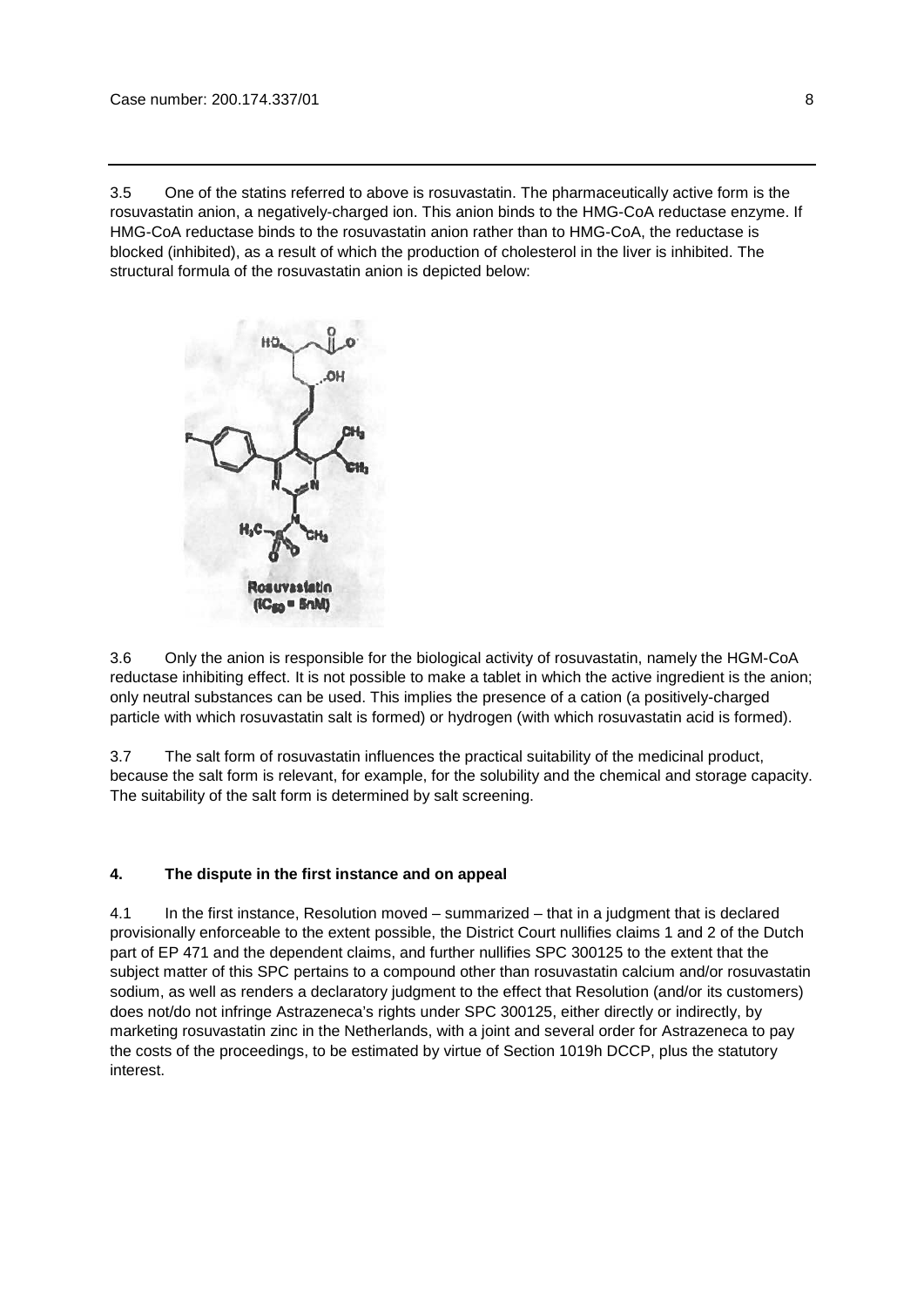4.2 To this end – in brief – Resolution contended that claims 1 and 2 of the Dutch part of EP 471 as well as the dependant claims should not have been granted on account of added subject matter to the extent that these comprise more than rosuvastatin calcium and/or rosuvastatin sodium, as well as that with the intended marketing of rosuvastatin zinc in the Netherlands – including if the SPC is deemed to be (fully) valid – Resolution will not infringe the SPC, because rosuvastatin zinc is not covered by the extent of the protection that is conferred by the SPC.

4.3 The District Court nullified the SPC to the extent that the protection it confers extends to products other than the non-toxic pharmaceutically acceptable salts of rosuvastatin in which the cation comprises an alkali metal ion, an alkaline earth metal ion, or an ammonium anion.

4.4 To this end, briefly summarized and in as far as currently relevant, the District Court held that in light of paragraph 7 of the description, the feature "*a non-toxic pharmaceutically acceptable salt thereof*" mentioned in claim 1 of EP 471 must be taken to mean a salt in which the cation comprises an alkali metal ion, an alkaline earth metal ion, or an ammonium anion, so that the extent of the protection that is conferred by the patent is limited to this (judgment, par.  $4.13 - 4.20$ ). The District Court further held that rosuvastatin salts other than the calcium or sodium salt do not constitute added subject matter, while the rosuvastatin acid does (judgment, par.  $4.21 - 4.29$ ).

4.5 Astrazeneca directed grounds for appeal against the District Court's finding that the average skilled person would take paragraph 7 of the patent's description to be a limiting definition and understand that the patent proprietor only wanted to confer protection for the salts mentioned in this paragraph for use with rosuvastatin (judgment, par. 4.16) and the rejection of Astrazeneca's point of view that this paragraph 7 would only be regarded as a non-exhaustive list (judgment, par. 4.17 – 4.19). Astrazeneca further (*inter alia*) directed a ground for appeal against the District Court's finding (judgment, par. 4.28) that the claimed acid of rosuvastatin constitutes added subject matter.

4.6 In its cross appeal, Resolution *inter alia* challenges par. 4.10 of the judgment, in which the facts regarding salt screening are allegedly established in a too limited manner and further against the District Court's finding (judgment, par.  $4.21 - 4.27$ ) that claiming salts of rosuvastatin other than the calcium or sodium salt does not constitute added subject matter.

# **5. Assessment**

# In the appeal on the main issue

5.1 The question to be answered is how the claim feature '*or a non-toxic pharmaceutically acceptable salt thereof*' in claim 1 of EP 471 must be interpreted. Resolution's point of view that Astrazeneca did not direct any ground for appeal against par. 4.17 of the judgment and that it is an established fact between the parties that paragraph 7 of the description offers a definition in the form of an exhaustive list is rejected. Ground for Appeal II of Astrazeneca, read in conjunction with paragraphs 35-39 of the notice of appeal, comprises that Astrazeneca also complained about the District Court's rejection of its argument that the average skilled person will take paragraph 7 of the description to be a non-exhaustive list.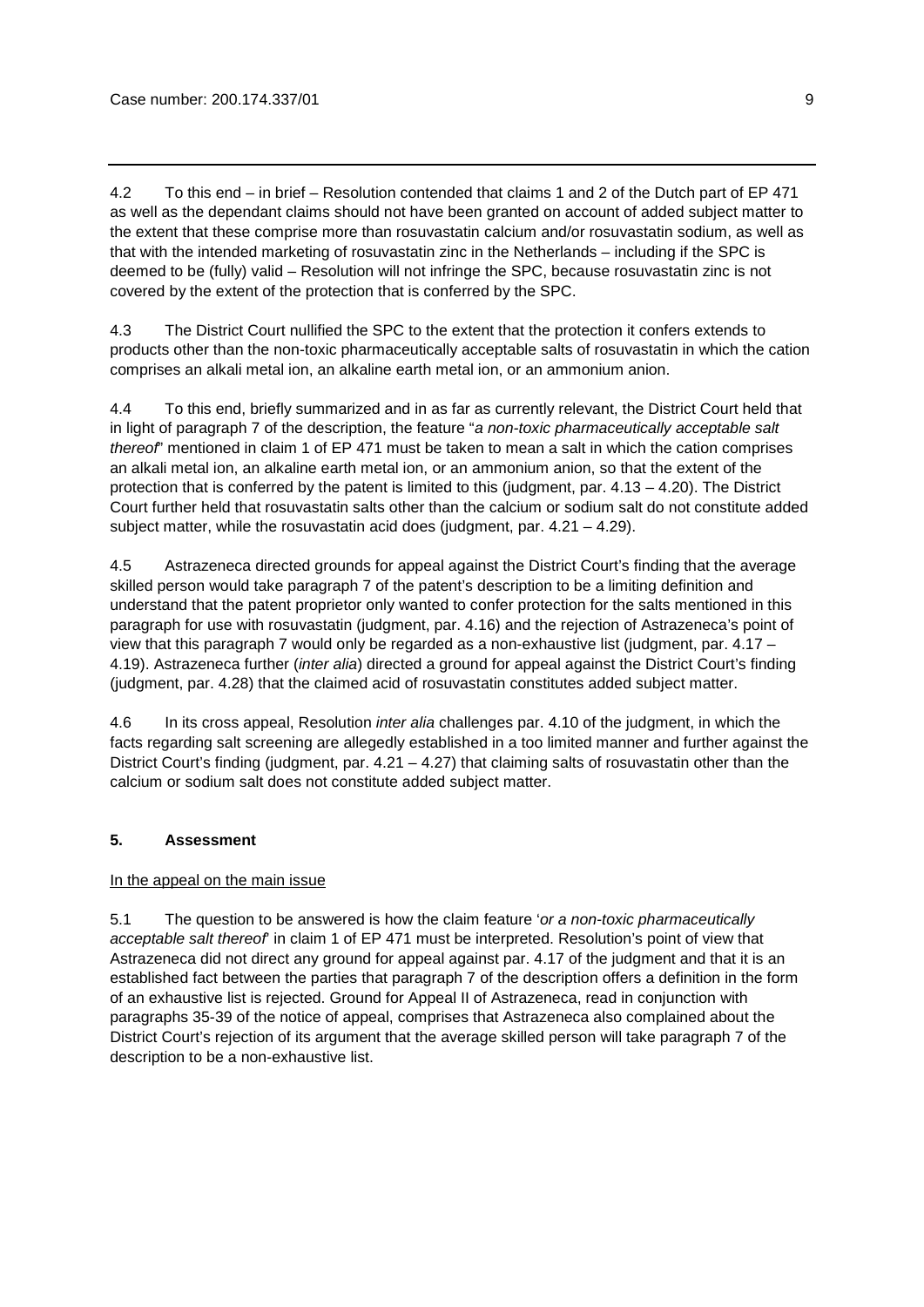5.2 With regard to the interpretation of a patent claim, the Supreme Court *inter alia* found as follows in the *Medinol / Abbott* ruling (HR 4 April 2014, ECLI:NL:HR:2014:816) (in par. 3.4.2):

*Article 69 (1) of the European Patent Convention (EPC) comprises that the extent of the protection that is conferred by a patent is determined by the claims of the patent specification, in which the description and drawings serve to interpret those claims. Article 1 of the protocol on the interpretation of Article 69 EPC (hereinafter: the Protocol) reads:* "Article 69 should not be interpreted as meaning that the extent of the protection conferred by a European patent is to be understood as that defined by the strict, literal meaning of the wording used in the claims, in which the description and drawings are only employed for the purpose of resolving an ambiguity found in the claims. Nor should it be taken to mean that the claims serve only as a guideline and that the actual protection conferred may extend to what, from a consideration of the description and drawings by a person skilled in the art, the patent proprietor has contemplated. On the contrary, it is to be interpreted as defining a position between these extremes which combines a fair protection for the patent proprietor with a reasonable degree of legal certainty for third parties." *In accordance with this interpretation rule of the Protocol, the Supreme Court labelled the formulations used in its preceding rulings,* "which is essential for the invention whose protection is invoked", and "the inventive idea underlying the words of those claims" *as a point of view, as opposed to the literal text of the claims (the "extremes" in the words of the Protocol) (cf. HR 7 September 2007, ECLI:NL:HR:2007:BA3522, NJ 2007/466 and HR 25 May 2012, ECLI:NL:HR:2012:BV3680, NJ 2013/68). In this context, establishing the inventive idea underlying the words of the claims serves to avoid an interpretation that is based exclusively on the literal meaning of the wording and therefore may possibly be too limited or unnecessarily broad for a reasonable protection of the patent proprietor (cf. HR 13 January 1995, ECLI:NL:HR:1995:ZC1609, NJ 1995/391). In this framework, the description and drawings constitute an important source. The description includes an overview of the prior art that the applicant considers useful for understanding the invention (Rule 42 of the Implementing Regulations to the EPC). Prior art that is not mentioned in the description may also be relevant. After all, the guiding principle in interpreting a patent is the perspective of the average skilled person with his knowledge of the prior art.* 

*The inventive idea underlying the words of the claims*

5.3 The issue in identifying the inventive idea is establishing what the patent adds to the prior art; the perspective of the average skilled person and his knowledge of the prior art on the priority date is the guiding principle in this (cf. HR in *Medinol / Abbott*, par. 3.5.2). In addition, the description and drawings constitute an important source in establishing the inventive idea (cf. HR in *Medinol / Abbott*, par. 3.4.2 cited above). It is not in dispute that in the case at issue, the average skilled person is an organic chemist who is active in the development of new medicinal products, who in any event has basic knowledge of the activity of the medicinal products on the market, such as rosuvastatin.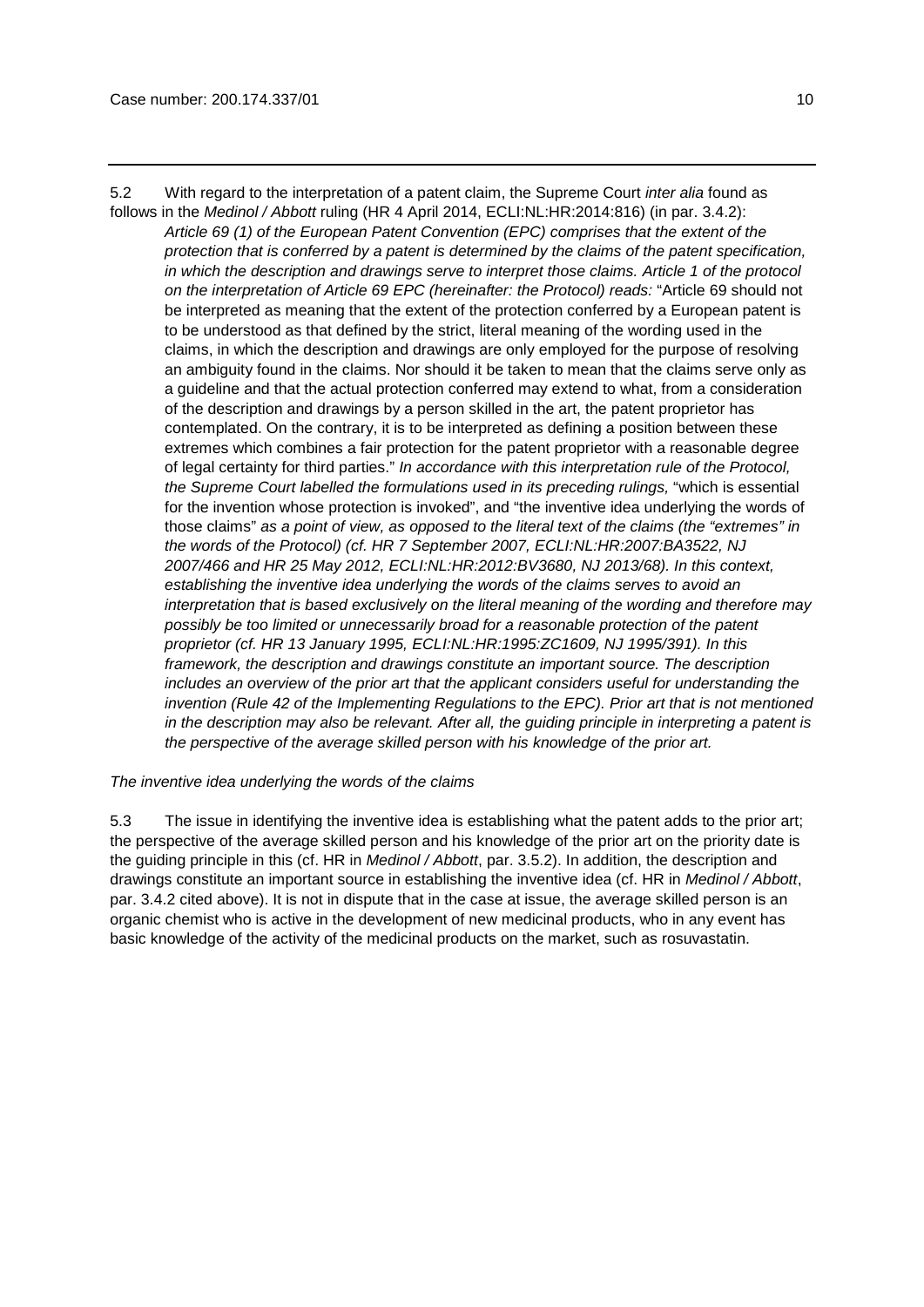5.4 Resolution's point of view (on the occasion of the pleadings on appeal) that the inventive idea lies in finding specific precursors (i.e. a number of specific salts of rosuvastatin) that after ingestion release the active ingredient that has an HMG-CoA reductase inhibitory effect is dismissed. Resolution bases its point of view on paragraph 7 of the patent. In so doing, Resolution fails to recognize that even though the description is an important source for identifying the inventive idea, the perspective of the average skilled person and his general professional knowledge on the priority date must also be taken into account (as a guiding principle).

5.5 The average skilled person reads in the description (paragraphs 1-3) that first-generation (fungal metabolites) and second-generation (synthetic) inhibitors of HMG-CoA reductase (also referred to as statins) had already been developed and that the patent discovered a new group of statins, namely 3-hydroxy-3-methylglutaryl coenzyme A (HMG-CoA) reductase inhibitors. Paragraph 4 of the description specifically mentions the acid or salt form of rosuvastatin that falls into this group, while it is further explained (in paragraph 5) that the invention also pertains to pharmaceutical compositions comprising the same and the process for preparing the same. Paragraphs 6 and 7 address the terms "lower alkyl group" and "a non-toxic pharmaceutically acceptable salt". The subsequent paragraphs (8-26) describe the process for preparing the new statins. Paragraphs 26-28 mention possible pharmaceutical compositions, along with how these can be prepared in the usual way as well as possible dosages. This is followed by reference examples in which processes for preparing a few compounds are set out, examples in which sodium and calcium salts of rosuvastatin are prepared and finally an experiment measuring the biological activity (the HMG-CoA reductase inhibitory effect). In the final paragraph 51 it is noted that the test data demonstrate that the compounds according to the invention – according to the table, this specifically refers to rosuvastatin – exhibit HMG-CoA inhibitory activity superior to mevinolin (a first-generation statin mentioned in paragraph 2 of the description).

5.6 In view of the description considered as a whole, taking into account his general professional knowledge on the priority date, the average skilled person will understand that the invention pertains to a new group of statins – in particular the specifically claimed rosuvastatin – whose biological activity is superior to a known first generation of statins. The novelty and inventive step of rosuvastatin has not been challenged. Thus, starting from the perspective of the average skilled person on the priority date, the patent adds a new group of statins to the known prior art, including – more specifically – rosuvastatin. The discovery of this qualifies as the inventive idea underlying the words of the claim(s).

5.7 The average skilled person does not find any indication in the description that (the most) suitable salts of this new group of statins and/or of rosuvastatin were searched for in particular. He does not infer this from paragraph 7 of the description or the examples. On the priority date – at which time first-generation and second-generation statins were already on the market – it was part of the average skilled person's general professional knowledge that the anion is the active ingredient of the statins (as Resolution acknowledged in point 36 of its written pleadings on appeal), but that this had to be administered in the acid or salt form, because it is not possible to produce a tablet with an anion (see par. 3.6 above). The salts mentioned in paragraph 7 of the description involve salts that – on the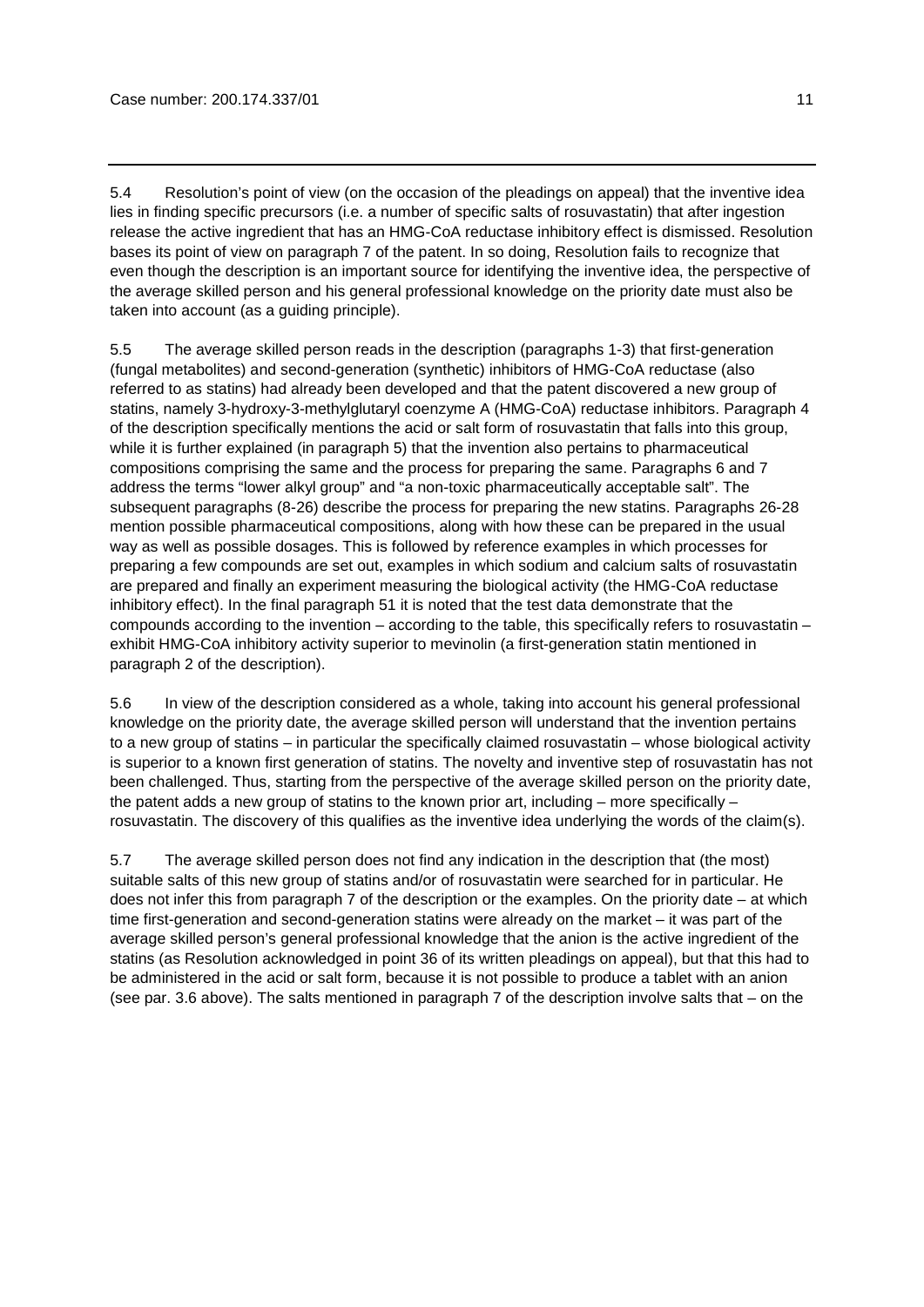priority date – were used to prepare the tablet form of already known statins (which did not include zinc) for administration. For that reason, the average skilled person understands from that paragraph that these are salts that may be expected to be suitable for preparing a tablet form containing a new statin according to the invention, whereby after intake into the body and dissolution of the salt, the pharmaceutically active anions are formed. The two examples included in the description only describe the process for preparing two salt forms of rosuvastatin, without comparing these forms or subjecting them to further tests. Subsequently, the experiment was only performed with the sodium salt; the biological activity was not compared with the calcium (or other) salt, but with another statin known from the prior art.

5.8 The above means that the notion that finding a suitable precursor (salt form) is the inventive idea underlying the wording of the claim(s) cannot be accepted as correct.

5.9 The fact that claim 1 of EP 471 only mentions rosuvastatin acid or a non-toxic pharmaceutically acceptable salt does not lead to any other opinion, either. As found before, in determining the inventive idea, the guiding principle is formed by what is added to the prior art viewed from the perspective of the average skilled person and not by the (literal) wording of the claim(s). After all, the inventive idea serves as the point of view in interpreting the claim(s).

### *Interpretation of 'or a non-toxic pharmaceutically acceptable salt thereof'*

5.10 Claim 1 of EP 471 does not claim the active ingredient of rosuvastatin, the rosuvastatin anion, but rosuvastatin acid or a non-toxic pharmaceutically acceptable salt thereof. The parties disagree in particular regarding the interpretation of the feature 'or a non-toxic pharmaceutically acceptable salt thereof'. Resolution takes the position that in light of paragraph 7 of the description, this feature must be interpreted such that 'salt' only comprises one of the salts mentioned in paragraph 7. This means that according to Resolution, claim 1 must be interpreted more strictly than the literal wording of this claim give rise to. Astrazeneca takes the position that the average skilled person, taking into account his general professional knowledge on the priority date, would take paragraph 7 of the description to mean a non-exhaustive list and that there is no reason to interpret claim 1 more strictly than its literal meaning.

5.11 The Court of Appeal does not accept as correct that if and as soon as a patent contains a further description of a term used in a patent claim, this must always be taken to be restrictive, as Resolution appears to assume. Although this further description must be taken into account as part of the description in interpreting the patent claim, this is without prejudice to the fact that the question regarding whether such description must be taken to be restrictive depends on the question of how the average skilled person would understand this further description, taking into account the description and his general professional knowledge on the priority date. Just as the literal meaning of the words of the claim may not simply be started from in interpreting this claim, the literal text of a passage from that description may not simply be started from in interpreting this claim in light of the description. A passage from the description that is relevant for the interpretation of a claim must likewise be interpreted in the context of the entire description and from the perspective of the average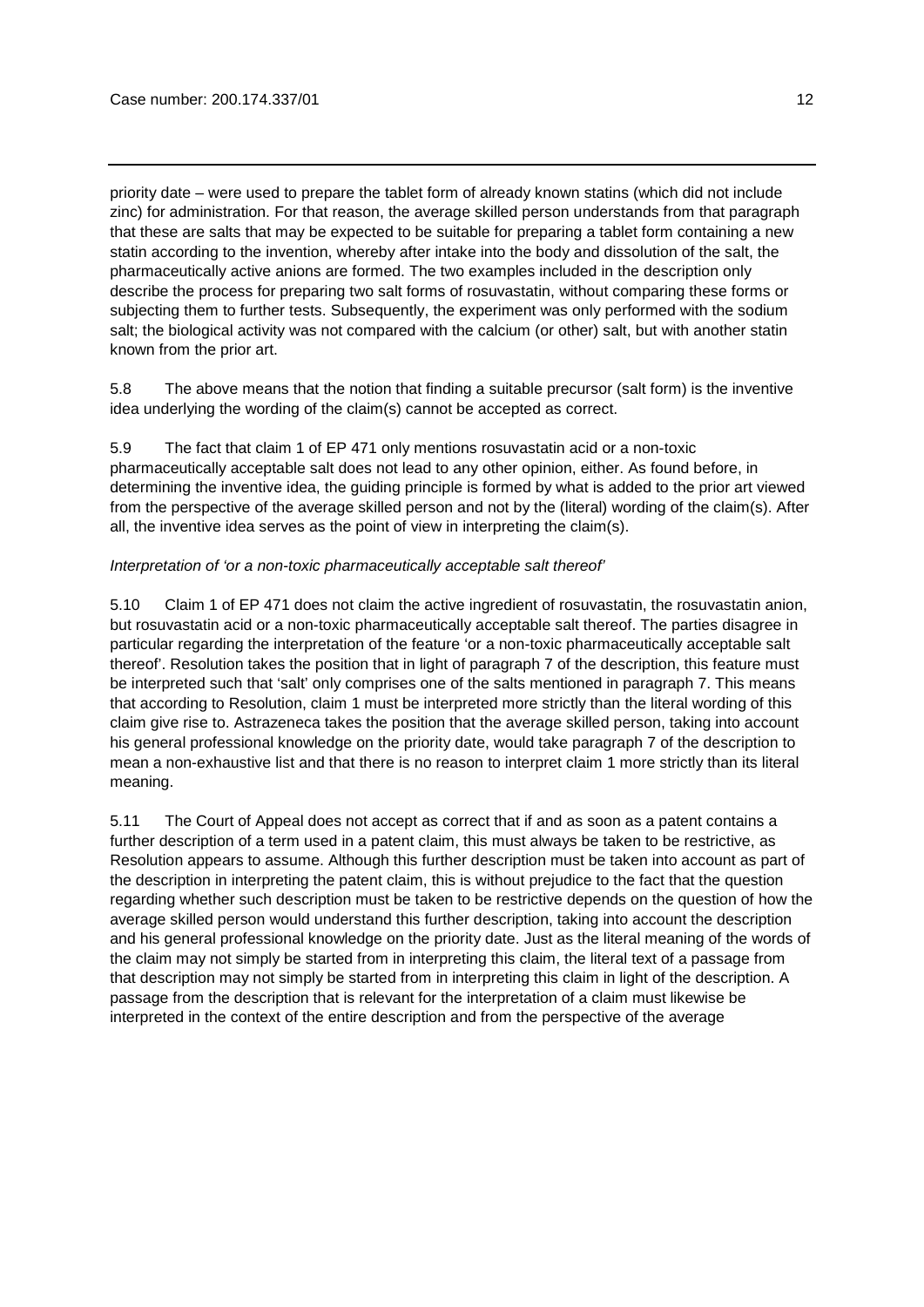skilled person with his general professional knowledge on the priority date. Only if the average skilled person takes a further description (or 'definition') to be an exhaustive list, is this a decisive factor for the meaning of the feature of the claim to which this further description or definition pertains.

5.12 The Court of Appeal believes that in par. 4.18 of the judgment, with reference to the *AGA / Occlutech* ruling (HR 25 May 2012, ECLI:NL:HR:2012:BV3680), the District Court rightly held first and foremost that the average skilled person may only assume that part of the protection to which the patent confers entitlement has been waived in the event that there are valid reasons to do so in view of the content of the patent specification in light of possible other information, including the public information from the prosecution file. It follows from the preceding paragraph (par. 5.11) that the mere fact that the description contains a further description of a claim feature is insufficient to assume such valid grounds on this basis alone. Whether or not this is the case will depend on the answer to the question regarding how the average skilled person would construe this further description, in particular whether or not he would take this to be an exhaustive list.

5.13 Based on the findings below, in contrast to the District Court, the Court of Appeal finds that on the priority date, the average skilled person did not have valid reasons to assume that the patent proprietor only wanted protection for the salts of rosuvastatin mentioned in paragraph 7 and waived the broader protection that claim 1 offered according to its literal wording.

5.14 In interpreting a claim in light of the description, the inventive idea underlying the words of the claim must be taken into account as a point of view. As found before, this inventive idea can be formulated as finding a new group of statins, specifically including rosuvastatin, with an HMG-CoA reductase inhibitory effect. The average skilled person will realize that claim 1 is formulated in a more limited manner than the inventive idea gives rise to, namely the claim only confers protection for the rosuvastatin acid and the pharmaceutically acceptable non-toxic rosuvastatin salts thereof. He will explain this by the fact that it is not possible to administer the active ingredient (the rosuvastatin anion), so that rosuvastatin in the possible administration forms is claimed for this reason. The – broader – inventive idea does not give the average skilled person any reason to assume that the patent proprietor only wanted the patent to confer protection for specific salt forms and to waive all other salt forms. After all, as the average skilled person knows on the priority date, the salt form in which statins are administered is irrelevant for their biological activity, because the anion of the statin is the active ingredient and the salt only serves to administer the rosuvastatin anion in tablet form.

5.15 To the extent that Resolution intended to contend that according to the Protocol, the claims must be interpreted in light of the description, so that there is no room for taking the inventive idea underlying the words of the claim into account, or at least that the wording of the description must prevail, this point of view is dismissed. After all, an interpretation of the patent claims in light of the description must always start from the perspective of the average skilled person on the priority date, taking into account his general professional knowledge. This perspective is in part determined by the inventive idea.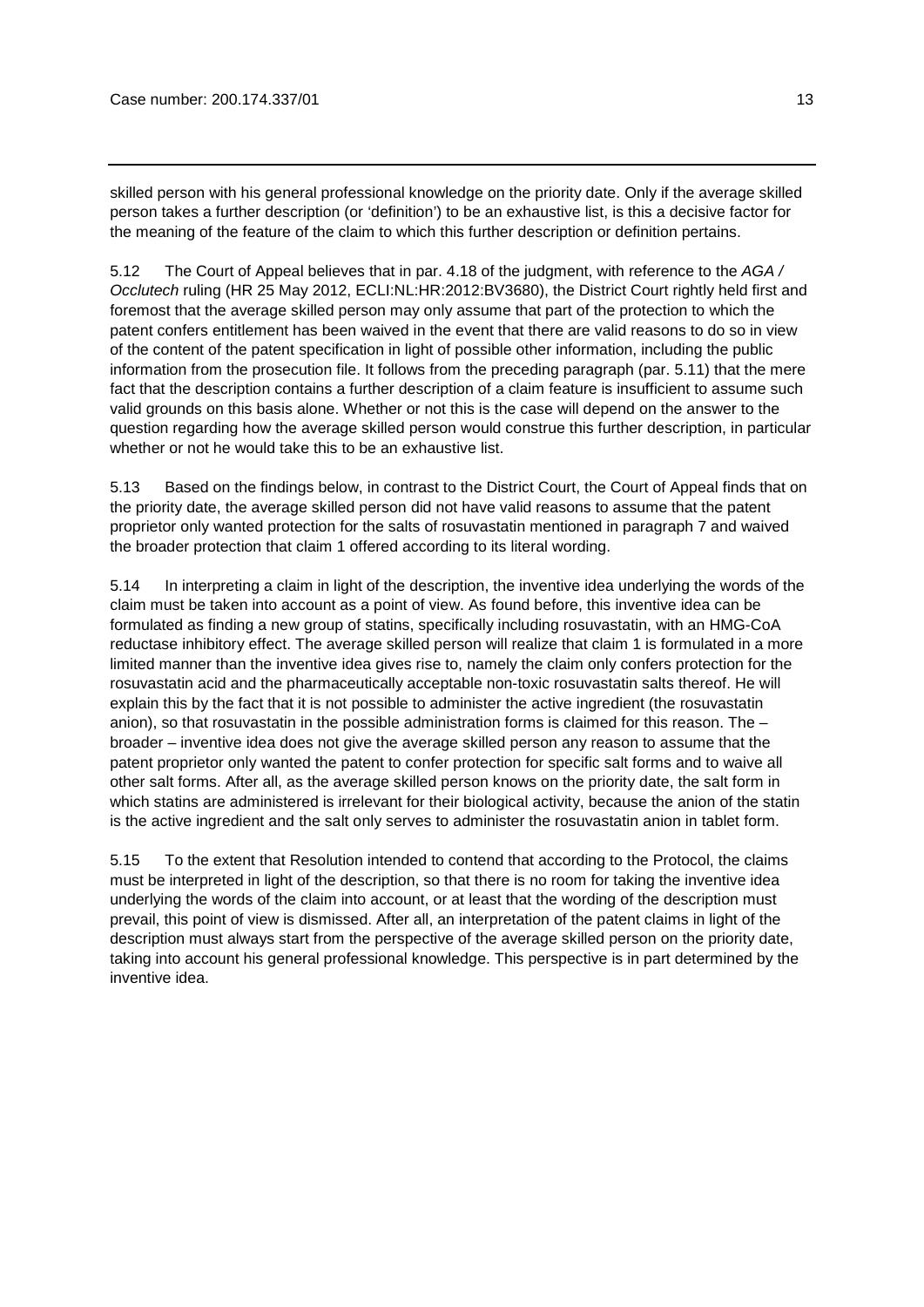5.16 Where Resolution pointed out that the inventive idea is just one of the points of view that must be taken into account in interpreting a patent claim, this is correct; however, this cannot help Resolution. After all, the other points of view mentioned by the Supreme Court do not point in another direction.

5.17 One of the other points of view pertains to the extent to which the invention brought innovation (see also par. 3.3.1 of HR 13 January 1995 in *Ciba Geigy / Oté Optics*, ECLI:NL:HR:1995:ZC1609). As Astrazeneca advanced and as not contested based on a sufficient substantiation, rosuvastatin is a very potent statin that is still the market leader, despite the presence of various (cheaper) generic statins.

5.18 Another point of view to be taken into account pertains to the nature of the patent; this also points in the direction of a broader extent of protection here than Resolution suggests. The patent is not a formulation patent disclosing a new administration form of a known substance, in which the extent of the protection is limited to this administration form alone. EP 471 discloses a new group of pharmaceutically active substances, of which claim 1 more specifically claims the new and inventive substance rosuvastatin; thus, this is a 'substance patent' for which absolute substance protection can be obtained and is generally also envisaged by the patent proprietor.

5.19 Nor does the description lead the average skilled person to realize that claim 1 must be interpreted more strictly than the literal words of this claim give rise to. As already found before (see par. 5.7), on the priority date, the average skilled person would realize that paragraph 7 of the description mentions salts that have been used to prepare the tablet form for administration of known statins; for that reason, he would understand that these are salts that may be expected to be suitable for preparing a tablet form containing a new statin according to the invention, in which the biologically active anions are formed after ingestion in the body. The patent specification does not offer the average skilled person any reason to assume that the list of salts provided in paragraph 7 was based on a salt screening. Only two salts are prepared in the examples, while the experiment does not compare different salt forms, but only compares the efficacy of a statin according to the invention against a statin according to the prior art. For the rest, the description does not offer any indication for the idea that the patent proprietor found that specific salts (let alone all salts except those mentioned in paragraph 7) are unsuitable for use with rosuvastatin, either.

5.20 Nor does the general professional knowledge of the average skilled person lead the average skilled person to assume that the list of salts in paragraph 7 is meant to be exhaustive. The average skilled person knew that it was common practice on the priority date to conduct a salt screening for pharmaceutical preparations that are (or must be) administered in the salt form, such as statins. After all, the selected salt may, for example, influence the chemical stability, storage stability and solubility of the pharmaceutical preparation. However, as Astrazeneca contended with reference to various statements by experts testifying on its behalf (Dr P.L. Spargo, 3<sup>rd</sup> statement, par. 13-16; Professor Dr H.W. Frijlink, par. 14-18 with reference to J.I. Wells, Pharmaceutical preformulation, 1988; N. Taylor, par. 10, 32-34; Dr L.E.C. Baert, par. 13-20; Dr M. Hoffmann, par. 16-21 and Dr J.G. Fokkens, par. 15- 17), the average skilled person also knows that – especially at the stage in which a patent application must be drawn up and filed under time pressure and only a limited amount of the discovered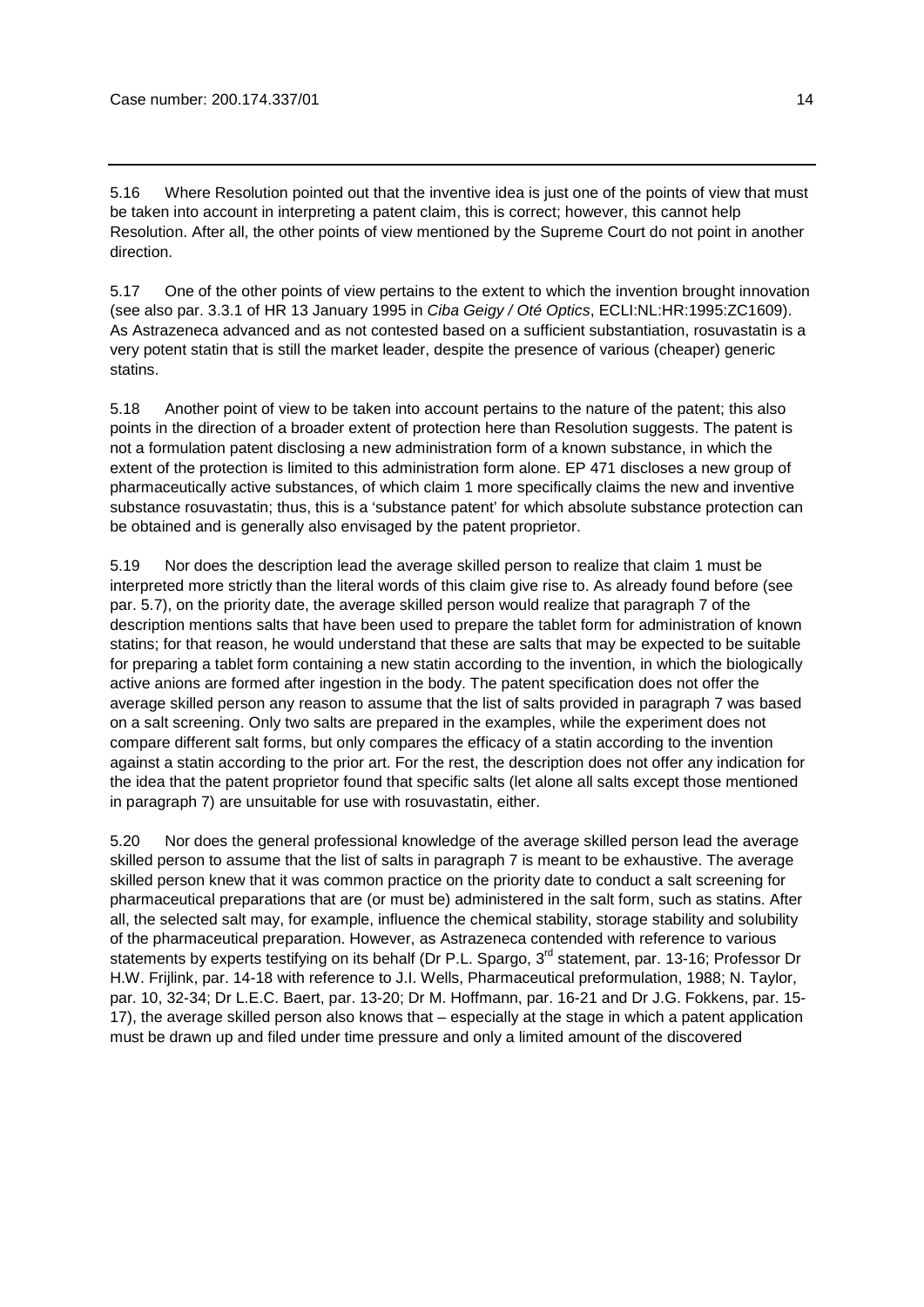substance is usually available – it was not customary to conduct an exhaustive salt screening. This was limited to a number of salts (generally including sodium as the salt that was by far the most commonly used, followed by calcium and potassium) and was only expanded to include other salts if there was a reason to do so. Resolution did not advance a sufficiently substantiated challenge to this. The publication by Morris et al. that Resolution cited (*An integrated approach to the selection of optimal salt form for a new drug candidate*, 1994 (dating from after the priority date)) does not present any other picture. This publication describes a salt screening – albeit at a later stage of the development process and in a more structured way than the more pragmatic approach commonly used – also with (just) 7 different salts, including the salts mentioned above. The description does not include any indication that in the case at issue, in contrast to common practice, an exhaustive salt screening was nevertheless performed, based on which the patent proprietor was able to make a deliberate choice for these specific salts alone. For this reason, the average skilled person will not assume that paragraph 7 is based on such an exhaustive salt screening or that, with this paragraph, the patent proprietor only envisaged conferring protection for these salts for use with rosuvastatin, notwithstanding the wording of claim 1 in which no restriction regarding the type of salt is included (other than the usual restriction that the salt must be non-toxic and pharmaceutically acceptable).

5.21 Nor does the description or the prosecution file offer any indication for the existence of an underlying (legal) problem that may have been a reason for the patent proprietor to waive part of the protection offered by claim 1 of the patent. Nor did Resolution advance a sufficiently substantiated argument for this. Resolution merely speculated that by not also claiming (according to Resolution) salts other than those mentioned in paragraph 7, the patent proprietor wanted to avoid possible sufficiency of disclosure problems across the whole gamut of the claims. However, Resolution failed to substantiate in any way why the average skilled person would assume this, nor did Resolution conduct any 'Gillette defence' in the sense that if the patent would not be interpreted strictly in the sense advocated by Resolution, the patent would be invalid on account of insufficiency of disclosure.

5.22 All of the above leads to the conclusion that on the priority date, the average skilled person did not have valid reasons to assume that the patent proprietor wanted to limit his patent to the salts for use with rosuvastatin mentioned in paragraph 7 and in so doing wanted to waive part of the protection to which he was entitled by virtue of the literal wording of claim 1. Or, in other words, the average skilled person would not assume that the patent proprietor deliberately opted to exclusively confer protection for the salts of rosuvastatin mentioned in paragraph 7. Therefore, he would not consider the list provided in paragraph 7 to be exhaustive. This means that claim 1 must be interpreted such that the extent of the protection it confers extends to (in addition to the rosuvastatin acid) all non-toxic pharmaceutically acceptable salts of rosuvastatin, including those that are not mentioned in paragraph 7 of the description. Moreover, even independent of the 'valid reasons for the waiver doctrine', based on the findings in par. 5.14-5.24, the same conclusion would be arrived at.

5.23 Reasonable legal certainty does not object to this interpretation of the claim. Because the average skilled person would not understand paragraph 7 to be exhaustive, in a restrictive sense, and thus, in contrast to what Resolution contends, does not rely on this paragraph to interpret the claim, he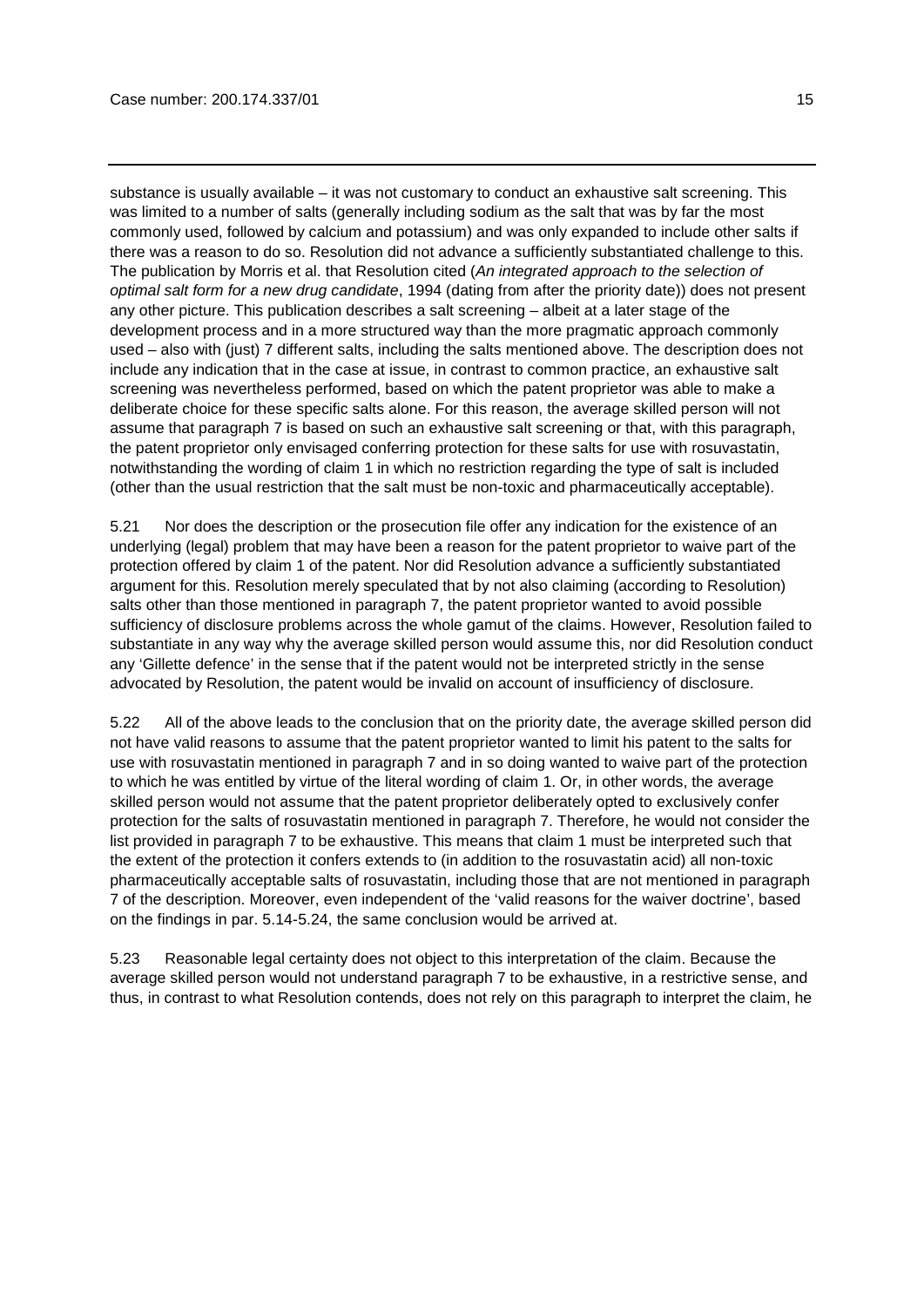is not misled if the claim is interpreted in accordance with the clear, literal wording of the claim. On the contrary, the reasonable protection for the patent proprietor would be at issue if despite the (much) broader inventive idea, the claim would be interpreted in the more limited sense advocated by Resolution.

5.24 Nor does this interpretation constitute any 'interpreting away' a feature from the claim, as Resolution alleges. After all, the interpretation pertains to the claim feature '*or a non-toxic pharmaceutically acceptable salt thereof*'. As follows from the findings in par. 5.11 above, the starting point is not that paragraph 7 must first be read into the claim to subsequently interpret the claim that has been limited in this way, something that Resolution apparently and wrongfully starts from.

5.25 Nor is this interpretation based on the abandoned essence doctrine, which already follows from the fact that the extent of the protection conferred by the claim as interpreted is more limited than the extent of the protection if only the broader inventive idea had been started from. The inventive idea is just one of the points of view taken into account in interpreting the claim feature in light of the description viewed as a whole, from the perspective of the average skilled person, taking into account his general professional knowledge on the priority date.

# *Added subject matter*

5.26 Resolution takes the position that claim 1 of EP 471 is invalid due to breach of Section 75 (1) c ROW (added subject matter) to the extent that the claim pertains to anything other than rosuvastatin sodium or calcium salt, because the original application allegedly does not directly and unambiguously disclose rosuvastatin acid or other salt forms to the average skilled person. The District Court held that only rosuvastatin acid constitutes added subject matter.

5.27 The original application discloses a new group of statins and claims this group by means of a Markush formula, in which the R1-R4 and X groups can be varied. By way of example of this group of statins, rosuvastatin is disclosed, in example 1 as sodium salt and in example 7 as calcium salt (and further also as alkyl ether). In these examples, the same choices have been made for the R1-R3 and X groups; for the R4 position, sodium, calcium and methyl have been selected from the possibilities mentioned. The original application states that '*hydrogen, lower alkyl, or a cation capable of forming a non-toxic pharmaceutically acceptable salt*' could be selected for the R4 position.

5.28 As found before, on the priority date, it was part of the average skilled person's general professional knowledge that the biological activity of a statin lies in the anion and that the statin acid or salt form exclusively serves to administer the active ingredient in tablet form. After intake, the acid or salt will dissolve in the body, releasing the active anion. In accordance with this, the potency of different statins (including rosuvastatin) is studied in the 'Experiment' in the original application and not different acid or salt forms of one statin. After all, the acid or salt form chosen is irrelevant for the efficacy (in the sense of biological activity, namely the HMG-CoA reductase inhibitory effect).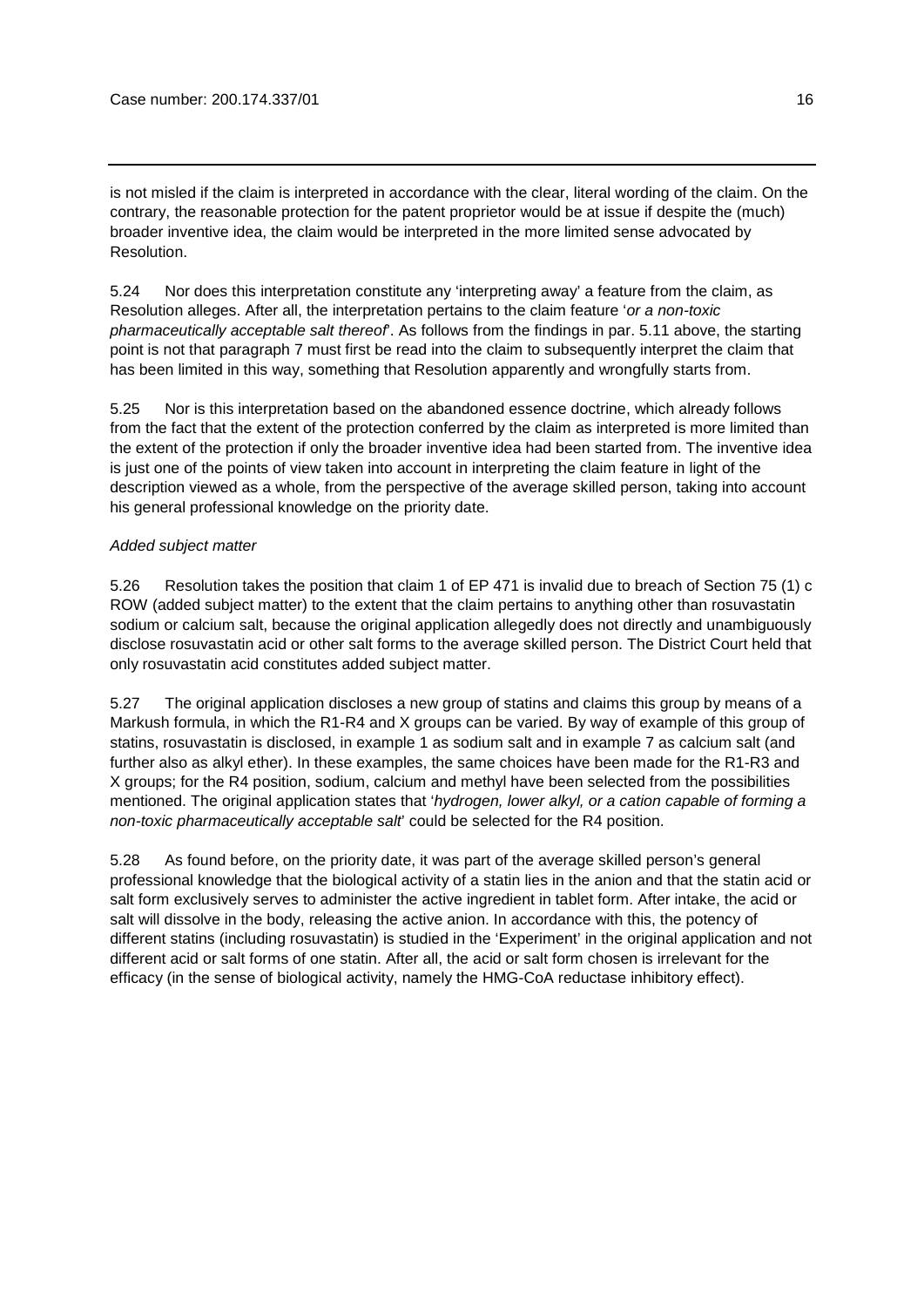5.29 The foregoing means that with the rosuvastatin disclosed in the application, the average skilled person would also read – or, in other words, be reminded of – the possible choices for R4 other than sodium or calcium, i.e. the acid form and other salt forms, as well. Because this choice is not relevant for the biological activity of rosuvastatin, this does not provide any (technical) information that cannot be directly and unambiguously inferred from the original application. Nor is any inadmissible generalization involved. Rosuvastatin is a newly discovered statin, with specific fixed choices on R1- R3 and X; the biological activity is independent of the acid or salt form chosen. Position R4 determines the acid or salt form. Hydrogen (meaning the hydrogen ion that the acid form produces) and cations that can form non-toxic pharmaceutically acceptable salts with a statin are already explicitly mentioned in the original application as belonging to the group from which the parameter for the R4 position can be selected. The explicitly disclosed sodium and calcium salts from this group are examples of this – which the skilled person takes to be non-exhaustive (on p. 4, lines 29-30 of the original application, these examples are also referred to as '*not to be considered as limiting*'). Sodium and calcium belong to the most frequently used salts for pharmaceutical preparations in salt form, but the application does not offer the average skilled person any reason to assume that there is any specific reason to opt for these salts. For this reason, the average skilled person understands that he can vary the R4 position with one of the other ions mentioned, without this having any impact on the biological activity of the explicitly disclosed rosuvastatin. It follows from the preceding findings regarding the interpretation of claim 1 that in contrast to the District Court, the Court of Appeal believes that the average skilled person is reminded of the hydrogen ion and all cations that produce a non-toxic pharmaceutically acceptable salt and not only those mentioned on page 2, lines 42-45 of the application (which corresponds to paragraph 7 of the patent specification).

5.30 It is not clear why all this would be different, because in addition to rosuvastatin, other statins are also disclosed (thus with other choices for R1-R-3 and X), as Resolution alleges (paragraph 36 of the written pleadings in the first instance). After all, the application demonstrates to the average skilled person what the invention is about, namely that a new group of statins has been found, of which in any event the statins mentioned in the Experiment are more potent than any known statin from the prior art. On the same basis as explained before regarding rosuvastatin, each of the statins explicitly disclosed in the examples are directly and unambiguously disclosed in every acid or salt form from the R4 group. The issue is the biological activity of the statin, not the acid or salt form in which the statin can be administered as a tablet, as the average skilled person knew on the priority date.

5.31 The fact that the average skilled person was unable to predict in advance whether and to what extent in practice the acid form and salt forms of rosuvastatin would actually be suitable for use in a pharmaceutical preparation with rosuvastatin, as Resolution contends, does not stand in the way of the direct and unambiguous disclosure in the application of the acid form and salt forms claimed in claim 1 of EP 471. Non-effective salt forms do not fall under claim 1, because this claim only claims pharmaceutically acceptable salts. It is pointed out that Resolution – on whom the duty to contend facts and circumstances and, if necessary, the burden of proof falls in this regard – has not advanced a sufficiently substantiated argument based on which it must be assumed that the average skilled person would nevertheless not also read hydrogen (with which the acid is formed) or any cation with which a salt of rosuvastatin can be formed as a real possibility on the R4 position, despite the fact that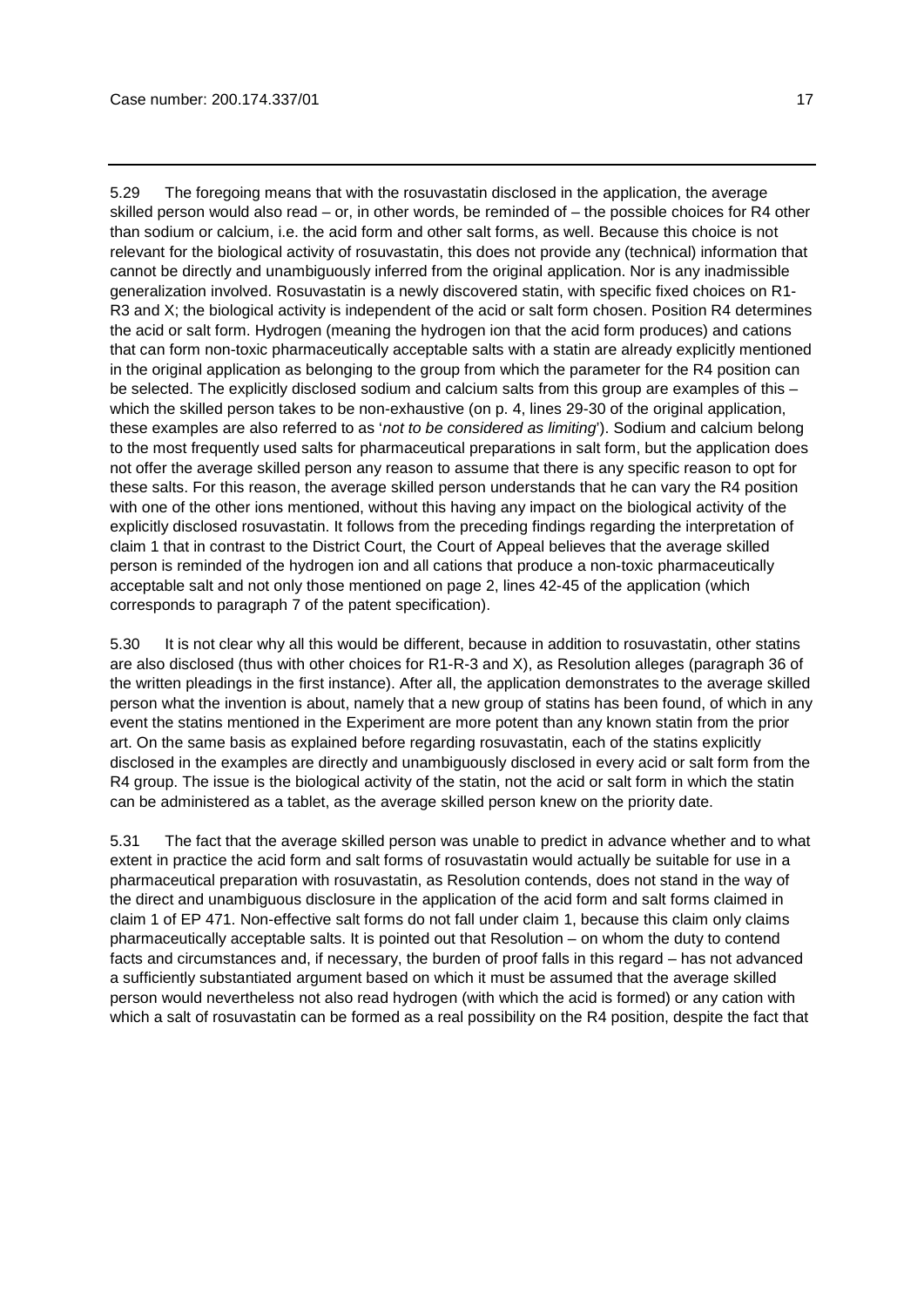this is explicitly mentioned in the application. With regard to the acid form, Resolution referred to the publication by Berghe from 1977 (*Pharmaceutical Salts, Journal of Pharmaceutical Sciences*, Vol. 66, 1), which notes – not specifically regarding statins – that '*most organic acids and bases are only poorly soluble in H2O*'. However, this is insufficient, in part in light of Astrazeneca's argument, with reference to statements by the experts testifying on its behalf: Spargo (3<sup>rd</sup> statement, par. 3-8 and the publication of T.M. Serajuddin regarding different statins mentioned here (*Journal of Pharmaceutical Sciences*, Vol. 80, 9), which discloses that polar statins such as rosuvastatin have fair solubility as a free acid) and Frijlink ( $1<sup>st</sup>$  statement, par. 6-11) that the average skilled person will consider the free acid and a salt to be virtually identical. Nor has Resolution challenged that claim 1 is sufficiently disclosed.

5.32 Based on the above, the Court of Appeal believes that no added subject matter is involved, because claim 1 of EP 471 also extends to rosuvastatin acid as well as non-toxic pharmaceutically acceptable salts other than the sodium and calcium salt.

### In the cross appeal

5.33 Resolution directed a ground for appeal against the District Court's finding that the salt forms of rosuvastatin other than the sodium and calcium salt are also directly and unambiguously disclosed in the original application. As follows from the findings in par. 5.26-5.32 above, this ground for appeal is unsuccessful.

5.34 Resolutions second ground for appeal is directed against the District Court's finding that Resolution does not have any interest in the revocation of the patent in addition to nullification of the SPC. This ground for appeal cannot help Resolution, because the District Court's judgment will be set aside and the Court of Appeal finds that the SPC is valid.

#### in the appeal on the main issue and in the cross appeal

#### *Conclusion*

5.35 The conclusion is that the Court of Appeal finds that no added subject matter is involved and that rosuvastatin zinc is covered by the extent of the protection that is conferred by claim 1 of EP 471. For this reason, the District Court's judgment must be set aside; Resolution's claims will be dismissed as yet, taking into account that in view of the findings in par. 5.22 and 5.32, the rosuvastatin zinc of Resolution falls under EP 471 and therefore this patent is directly infringed. With this state of affairs, Resolution does not have any interest in its declaratory judgment to the effect that it does not infringe indirectly.

# *Costs of the proceedings*

5.36 As the party ruled against, Resolution will be ordered to pay the costs of the proceedings in both instances. The parties have agreed that the costs of the proceedings in the first instance can be estimated at EUR 240,000.00 and on appeal at EUR 200,000.00.